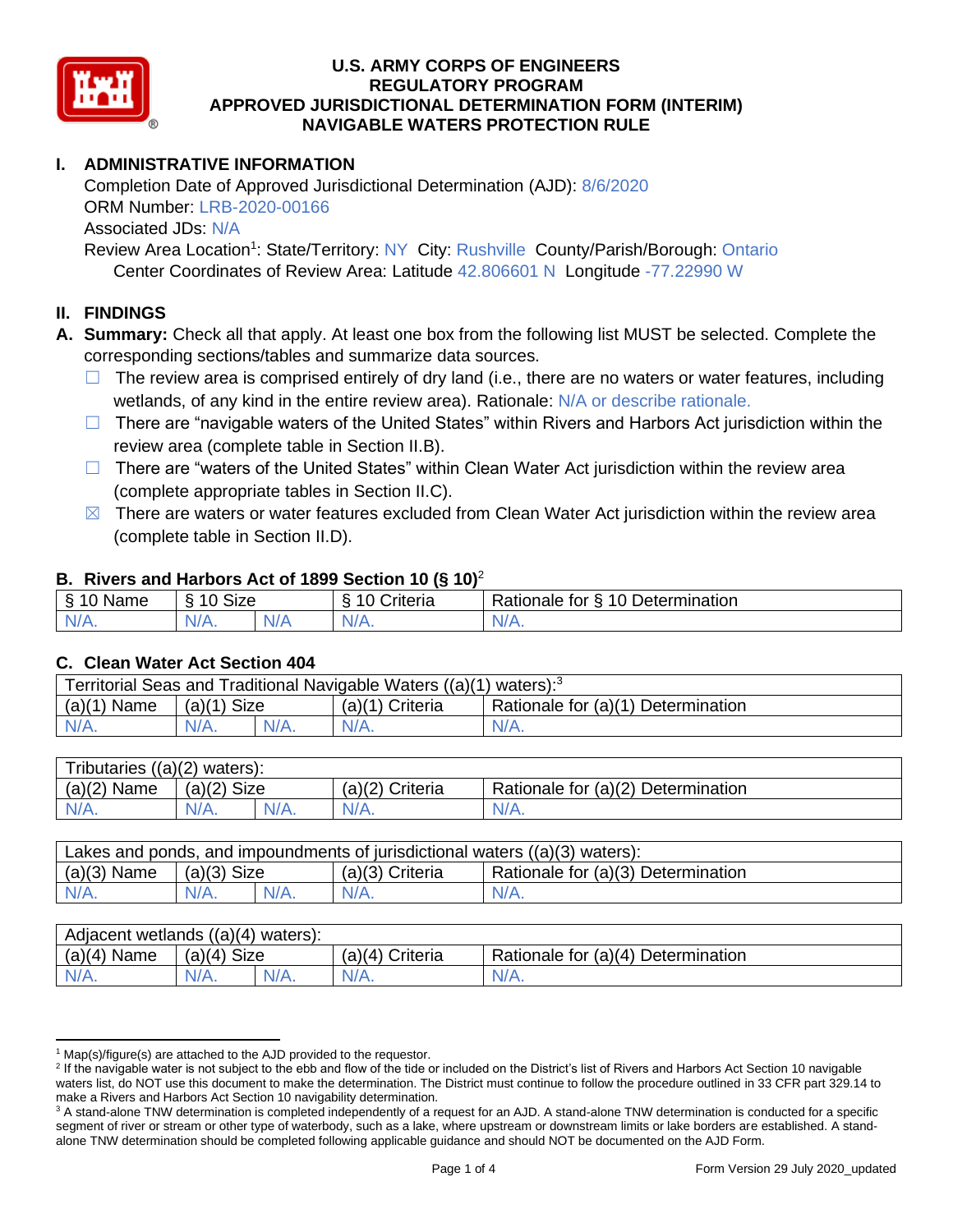

## **D. Excluded Waters or Features**

| Excluded waters $((b)(1) - (b)(12))^{-4}$ |                       |                  |                                                                                                     |                                                                                                                                                                                                                                                                                                                                                                                                                                                                                                                                                                                                                                                                                                                                                                                                                                                                                                                                                                                                                                                                                                                                                                                                                                                                                                                                                                                                                                          |  |  |  |
|-------------------------------------------|-----------------------|------------------|-----------------------------------------------------------------------------------------------------|------------------------------------------------------------------------------------------------------------------------------------------------------------------------------------------------------------------------------------------------------------------------------------------------------------------------------------------------------------------------------------------------------------------------------------------------------------------------------------------------------------------------------------------------------------------------------------------------------------------------------------------------------------------------------------------------------------------------------------------------------------------------------------------------------------------------------------------------------------------------------------------------------------------------------------------------------------------------------------------------------------------------------------------------------------------------------------------------------------------------------------------------------------------------------------------------------------------------------------------------------------------------------------------------------------------------------------------------------------------------------------------------------------------------------------------|--|--|--|
| <b>Exclusion Name</b>                     | <b>Exclusion Size</b> |                  | Exclusion <sup>5</sup>                                                                              | Rationale for Exclusion Determination                                                                                                                                                                                                                                                                                                                                                                                                                                                                                                                                                                                                                                                                                                                                                                                                                                                                                                                                                                                                                                                                                                                                                                                                                                                                                                                                                                                                    |  |  |  |
| <b>Ephemeral</b><br>Stream 1              | 1700                  | linear<br>feet   | $(b)(3)$ Ephemeral<br>feature, including<br>an ephemeral<br>stream, swale,<br>gully, rill, or pool. | The ephemeral stream contains pooling or<br>flowing surface water only in direct response to<br>precipitation. The ephemeral nature<br>of the stream was determined by evaluation of<br>historic aerial photographs, photographs taken at<br>the time of the inspection, statements by the<br>landowner and on-site observations by the<br>Corps of Engineers. The stream originates at the<br>mouth of a roadside culvert (Middle Road) which<br>captures run-off from the adjacent farm fields.<br>The stream was re-located in 2017 and consists<br>of open and piped channel. The original channel<br>flowed from the roadside culvert into a pond and<br>then exited the pond and flowed north/northwest.<br>It should be noted that the original channel and<br>pond no longer exists. Therefore the focus of<br>this investigation/determination in regards to flow<br>regime was on the re-located channel. The new<br>channel was completely dry and contained no<br>vegetation at the time of inspection. The stream<br>flows off-site into Deep Run, a perennial stream,<br>via the piped portion of the channel. The<br>channel shows no evident scour which is<br>significant as the piped portion of the channel is<br>only 6-inches in diameter while the open channel<br>is approximately 4-feet wide at the base and 8-<br>feet wide at the top of bank. The original<br>channel and the re-located channel are located |  |  |  |
|                                           |                       |                  |                                                                                                     | in non-hydric soils (4% hydric rating<br>according to the web soil survey). The original<br>channel is not mapped on the topo map or the<br>National Hydrologic Data (NHD) layer. No<br>obvious indication of flow was                                                                                                                                                                                                                                                                                                                                                                                                                                                                                                                                                                                                                                                                                                                                                                                                                                                                                                                                                                                                                                                                                                                                                                                                                   |  |  |  |
|                                           |                       |                  |                                                                                                     | observed. Based on the overall assessment of<br>this stream there is no evidence to support that<br>the stream is intermittent or perennial. Therefore<br>it has been determined to be ephemeral and<br>therefore excluded (b)(3).                                                                                                                                                                                                                                                                                                                                                                                                                                                                                                                                                                                                                                                                                                                                                                                                                                                                                                                                                                                                                                                                                                                                                                                                       |  |  |  |
| <b>Artificial Pond 1</b>                  | 0.35                  | $\text{acre}(s)$ | $(b)(8)$ Artificial<br>lake/pond<br>constructed or<br>excavated in                                  | Pond that was located within ephemeral stream<br>1 that was filled in 2017 and no longer exists.<br>See rationale above for ephemeral stream 1.                                                                                                                                                                                                                                                                                                                                                                                                                                                                                                                                                                                                                                                                                                                                                                                                                                                                                                                                                                                                                                                                                                                                                                                                                                                                                          |  |  |  |

<sup>4</sup> Some excluded waters, such as (b)(2) and (b)(4), may not be specifically identified on the AJD form unless a requestor specifically asks a Corps district to do so. Corps districts may, in case-by-case instances, choose to identify some or all of these waters within the review area.  $5$  Because of the broad nature of the (b)(1) exclusion and in an effort to collect data on specific types of waters that would be covered by the (b)(1)

exclusion, four sub-categories of (b)(1) exclusions were administratively created for the purposes of the AJD Form. These four sub-categories are not new exclusions, but are simply administrative distinctions and remain (b)(1) exclusions as defined by the NWPR.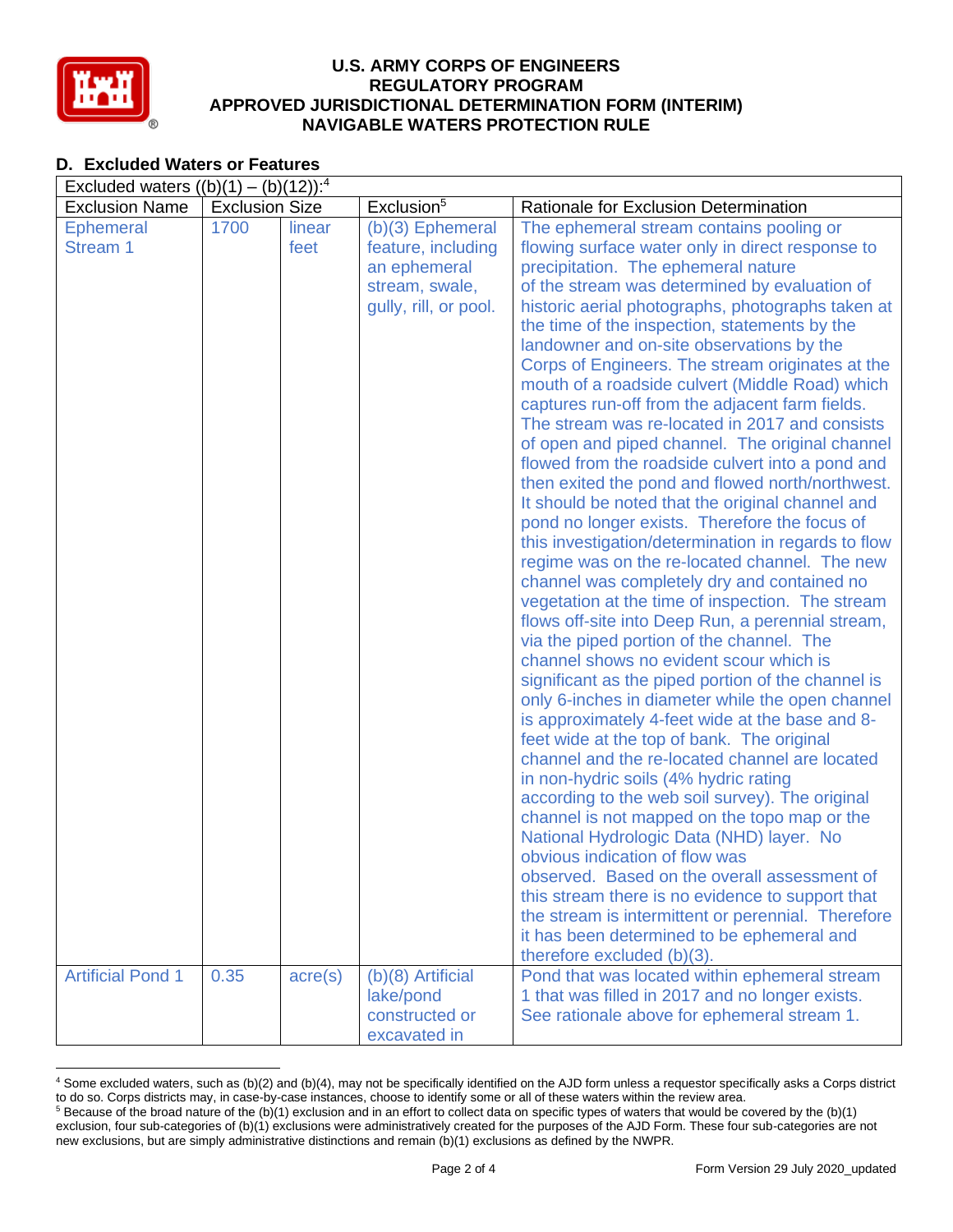

| Excluded waters $((b)(1) - (b)(12))$ : <sup>4</sup> |                       |                                                                                                                                                                             |                                       |  |  |  |  |
|-----------------------------------------------------|-----------------------|-----------------------------------------------------------------------------------------------------------------------------------------------------------------------------|---------------------------------------|--|--|--|--|
| <b>Exclusion Name</b>                               | <b>Exclusion Size</b> | Exclusion <sup>5</sup>                                                                                                                                                      | Rationale for Exclusion Determination |  |  |  |  |
|                                                     |                       | upland or a non-<br>jurisdictional<br>water, so long as<br>the artificial lake<br>or pond is not an<br>impoundment of<br>a jurisdictional<br>water that meets<br>$(c)(6)$ . |                                       |  |  |  |  |

# **III. SUPPORTING INFORMATION**

- **A. Select/enter all resources** that were used to aid in this determination and attach data/maps to this document and/or references/citations in the administrative record, as appropriate.
	- $\Box$  Information submitted by, or on behalf of, the applicant/consultant: Title(s) and date(s) This information Select. sufficient for purposes of this AJD.
	- Rationale: N/A or describe rationale for insufficiency (including partial insufficiency).
	- $\Box$  Data sheets prepared by the Corps: Title(s) and/or date(s).
	- ☒ Photographs: Aerial and Other: Google Earth Pro; 7/15/2015, 9/24/2013, 5/26/2011, 4/21/1994 and photos taken during June 25, 2020 site visit.
	- ☒ Corps site visit(s) conducted on: June 25, 2020
	- $\Box$  Previous Jurisdictional Determinations (AJDs or PJDs): ORM Number(s) and date(s).
	- ☒ Antecedent Precipitation Tool: *provide detailed discussion in Section III.B*.
	- ☒ USDA NRCS Soil Survey: USDA NRCS Web Soil Survey

https://websoilsurvey.nrcs.usda.gov/app/WebSoilSurvey.aspx accessed July 24, 2020

☒ USFWS NWI maps: USFWS NWI Web Mapper https://www.fws.gov/wetlands/Data/Mapper.html accessed July 24, 2020

 $\Box$  USGS topographic maps: Title(s) and/or date(s).

| Data Source (select)              | Name and/or date and other relevant information              |
|-----------------------------------|--------------------------------------------------------------|
| <b>USGS Sources</b>               | $N/A$ .                                                      |
| <b>USDA Sources</b>               | $N/A$ .                                                      |
| <b>NOAA Sources</b>               | $N/A$ .                                                      |
| CorpsMap ORM Map                  | USACE ORM Federal USGS 24K Quad Layer Accessed July 24, 2020 |
| Layers                            |                                                              |
| <b>State/Local/Tribal Sources</b> | $N/A$ .                                                      |
| <b>Other Sources</b>              | $N/A$ .                                                      |

## **Other data sources used to aid in this determination:**

## **B. Typical year assessment(s):** APT Methodology

The APT pulls precipitation data from NOAA's Daily Global Historical Climatology Network. The APT evaluates normal precipitation conditions based on the three 30-day periods preceding the observation date. For each period, a weighted condition value is assigned by determining whether the 30-day precipitation total falls within, above, or below the 70th and 30th percentiles for totals from the same date range over the preceding 30 years. The APT then makes a determination of "normal," "wetter than normal,"